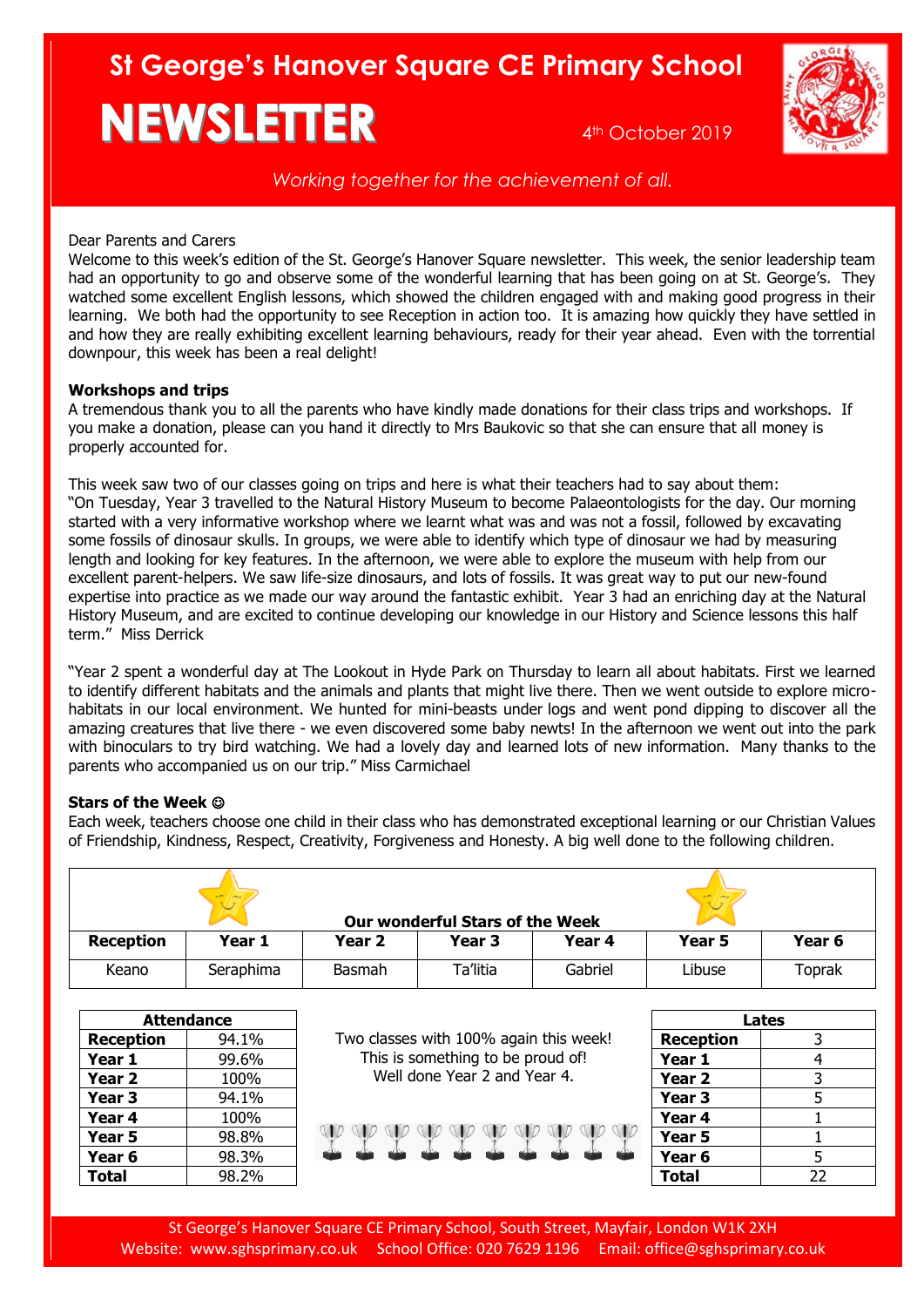# **Celebrations**

Congratulations to Gabriel in Year 4 for winning a gold medal for his Judo skills. He also took part in an international Judo Competition in Belgium two weeks ago and was representing Mike's Judo Club who run an after school club here. Well done Gabriel and keep up the hard work!

#### **Class Assemblies**

This week we had the opportunity to watch Year 1 perform their class assembly. They did a fantastic job! They spoke clearly, they sang beautifully and they acted amazingly. Their performance of Beegu was tear-jerking and heartfelt, rounded off by a brilliant song about various animals in a teapot!

Thank you to the parents who made their way straight down to the playground after the performance. Due to the change of timings, it is important that we celebrate our children's success at the end of the day in playground so that they can get back to class and be safely dismissed on time. Your cooperation in ensuring the safety of the children is, as always, very much appreciated.

#### **Church**

ST GEORGE'S HANOVER SQUARE TERMLY SERVICES FOR FAMILIES HARVEST FESTIVAL 6th October at 11.00am

The Parish Church, which is on the corner of Maddox Street with St George's Street, is inviting families with children who are associated with our school, or church, or both, each term to a service which is especially tailored for the occasion. These occur on Mothering Sunday, then Whitsun, and the next occasion will be on Sunday 6th October at 11.00am when you and your family are most welcome to join us for our celebration.

#### **Food and Drink**

Thank you to all who are coming to school with healthy snacks and lunches. Ms Slater still sees some children coming in with unhealthy snacks. Please can you make sure that your child comes to school with a healthy snack as outlined in the table below.

Our healthy snacks must not contain nuts.

| Things you can eat for your break-time snack | Things you cannot eat for your break-time snack     |
|----------------------------------------------|-----------------------------------------------------|
| <b>BC</b><br>Fruit                           | Fruit winders                                       |
| A plain biscuit                              | Biscuits with jam,<br>chocolate or any other extras |
| A plain cereal bar                           | A cereal bar with chocolate on it                   |
| Vegetables<br>e.g. carrot sticks             | Crisps                                              |

## **Packed Lunch**

#### **All lunches could include:**

- At least one portion of fruit and or vegetable (this could include dried fruit)
- Meat, fish or other source of non-dairy protein (e.g. lentils, chick peas, hummus)
- A sandwich that includes a savoury filling (e.g. egg, tuna, cheese, cooked meat)
- A starchy food such as bread, pasta, rice, noodles
- Dairy food such as cheese, yogurt, fromage frais
- A biscuit not coated in chocolate
- Crisps (baked or other low fat options if possible) or other such snack such as savoury crackers, breadsticks etc
- A bottle of water

## **Packed lunches should avoid:**

- Confectionery such as chocolate bars, chocolate coated biscuits and sweets
- Sausage rolls and pies should only be included occasionally
- Fizzy drinks

## **Packed lunch boxes**

Please ensure that your child brings a packed lunch box which is clearly labelled with their name and year group (and not a plastic bag).

## **School Lunches**

On Wednesday 9<sup>th</sup> October there will be a food tasting session for parents in the theatre. It will start at 3.00pm. Come along and see how delicious our school lunches are! Do please let Mrs Baukovic know if you are planning to take up school lunches.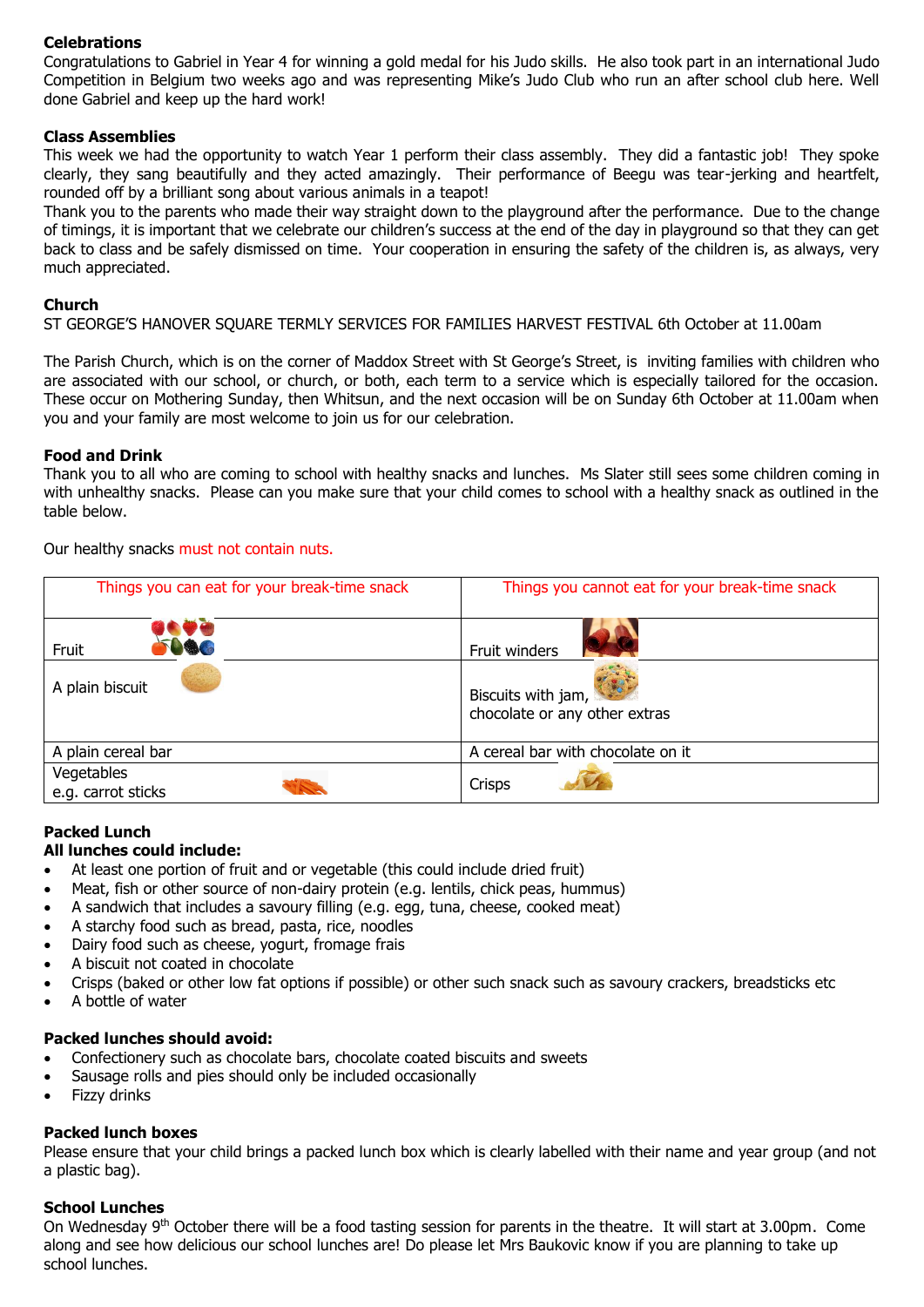## **Choir**

The choir have already begun rehearsing for the performance at Bachfest on Thursday  $7<sup>th</sup>$  November at 4.00pm at St. George's Church. Please keep the date free and join our choir at St. George's Church to celebrate the works of Bach. Tickets for the performance at £10 for adults and under 16s can attend for free. Please see the flyer for the concert at the end of this newsletter.

The choir will need to be at St. George's Church until approximately 5.00pm. If your child will not be able to take part in this event, please let the office know as soon as possible and they will inform Ms Slater.

## **Uniform**

It is a pleasure to watch the children coming in each morning wearing their school uniform with pride. The Rector noted today how wonderful they all looked in Chapel this morning and noted how smart the PE uniform with the white T-shirt with red trim and tracksuit bottoms looked.

#### **End of the day pick up and rain**

Thank you all for your support with making the end of the day at pick up a safe one. Please note that parents are not allowed in the Undercroft area and please make sure that once you have picked up your child that they remain under your supervision. In the event of rain, Reception, Year 1 and Year 2 will be dismissed from the football pitch area of the playground.

#### **Attendance and Punctuality**

Thank you and well done for the improvements in morning punctuality. It is already making such a difference to the children's learning. Attendance so far is looking better too. Please make sure your child is at school by 8.55am, so that they are ready for registration. If you arrive after 9.00am, please could you sign the school 'late book'. There remain a small and persistent number of children who are collected late at the end of the school day. Please work with us to resolve this.

#### **Half Term**

A reminder that this half term ends on Friday 18<sup>th</sup> October at 3.30pm and any early absences will be noted.

| Dates for your diary |  |  |
|----------------------|--|--|
|----------------------|--|--|

| Tuesday 8 <sup>th</sup> October    | Year 3 - Year 6 parent workshop - Destination Reader at 2.45pm - 3.30pm |
|------------------------------------|-------------------------------------------------------------------------|
| Thursday 10 <sup>th</sup> October  | Year 3 class assembly at 3.00pm                                         |
| Thursday 17th October              | Year 4 class assembly at 3.00pm                                         |
| Friday 18th October                | Thanksgiving/Holy Communion at St. George's Church                      |
| Monday 4 <sup>th</sup> November    | <b>Sayers Croft Week for Year 6</b>                                     |
| $w/b$ 11 <sup>th</sup> November    | <b>Anti Bullying Week</b>                                               |
| <b>Monday 11th November</b>        | <b>Parents' Evening</b> at $3.45 \text{pm} - 5.45 \text{pm}$            |
| <b>Tuesday 12th November</b>       | <b>Parents' Evening</b> at $3.45 \text{pm} - 5.45 \text{pm}$            |
| Thursday 14th November             | Year 5 class assembly at 3.00pm                                         |
| Friday 15 <sup>th</sup> November   | <b>Children in Need day</b>                                             |
| Thursday 21 <sup>st</sup> November | Year 6 class assembly at 3.00pm                                         |
| Thursday 28 <sup>th</sup> November | <b>Smile Train Concert at 7.00pm</b>                                    |
| Thursday 5 <sup>th</sup> December  | <b>Nativity Performance</b> at 9.30pm and 2.00pm                        |
| Tuesday 17th December              | <b>Carol Service Grosvenor Chapel tbc</b>                               |

Thank you for all your support, it is much appreciated. Best wishes

**Ms Petra Slater, Head of School and Mrs Rebecca Harris, Executive Headteacher**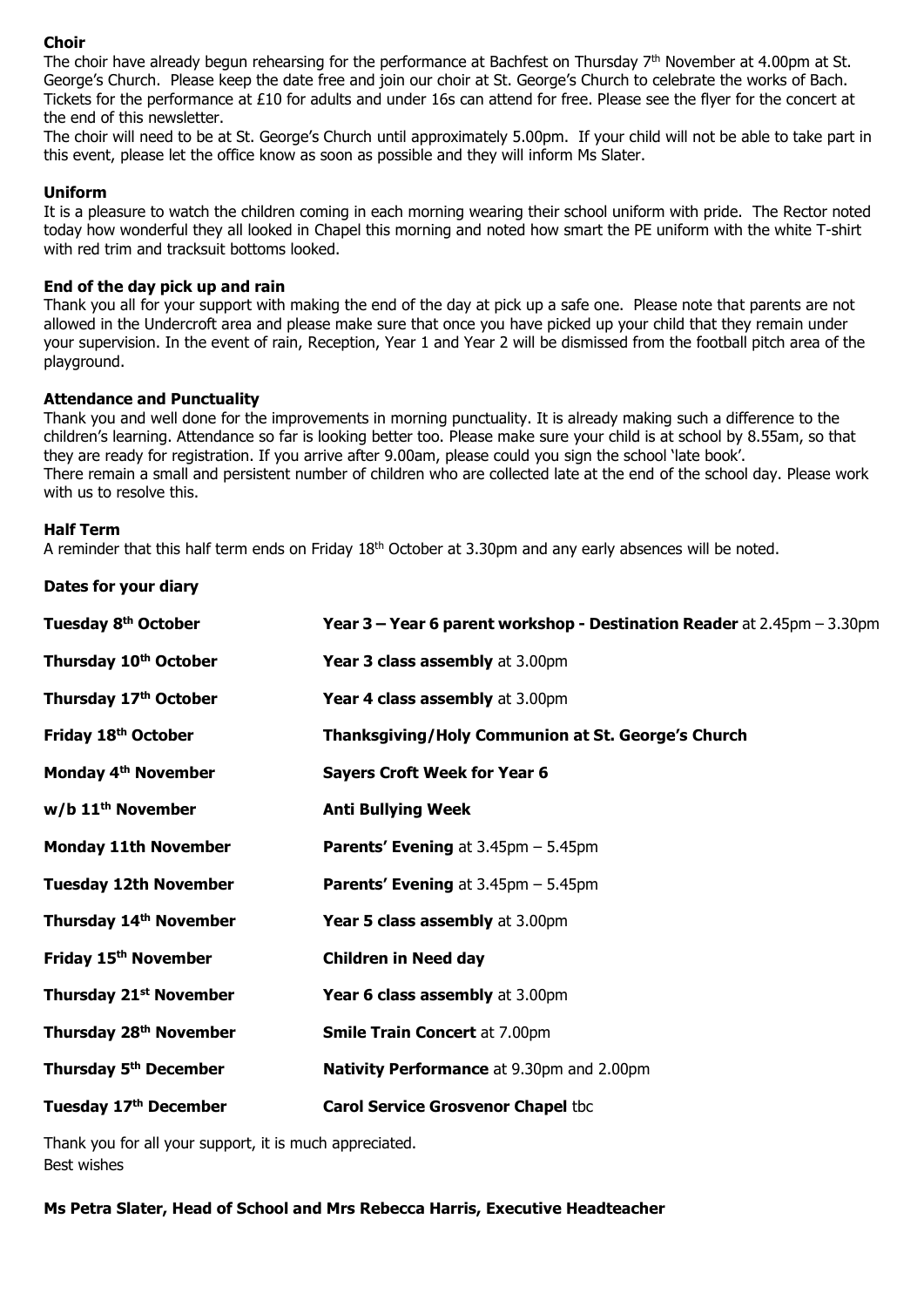

Bach is cool!

**A Special Family** Concert

**Featuring** 

St George's **Primary School Choir** 

With

**Steinitz Bach Players directed** by Rodolfo Richter - violin

**Thursday 7 November at 4.00pm St George's Church, Hanover Square W.1** 

•Programme•

Music by Bach, Vivaldi, Telemann, Handel The choir will join the orchestra in a performance of Bach's famous chorale "Jesu, joy of man's desiring"

**School Parents Tickets £10.00; Under 16s FREE.** Call 01883 717372 to pre-book or at the door from 3.30pm.